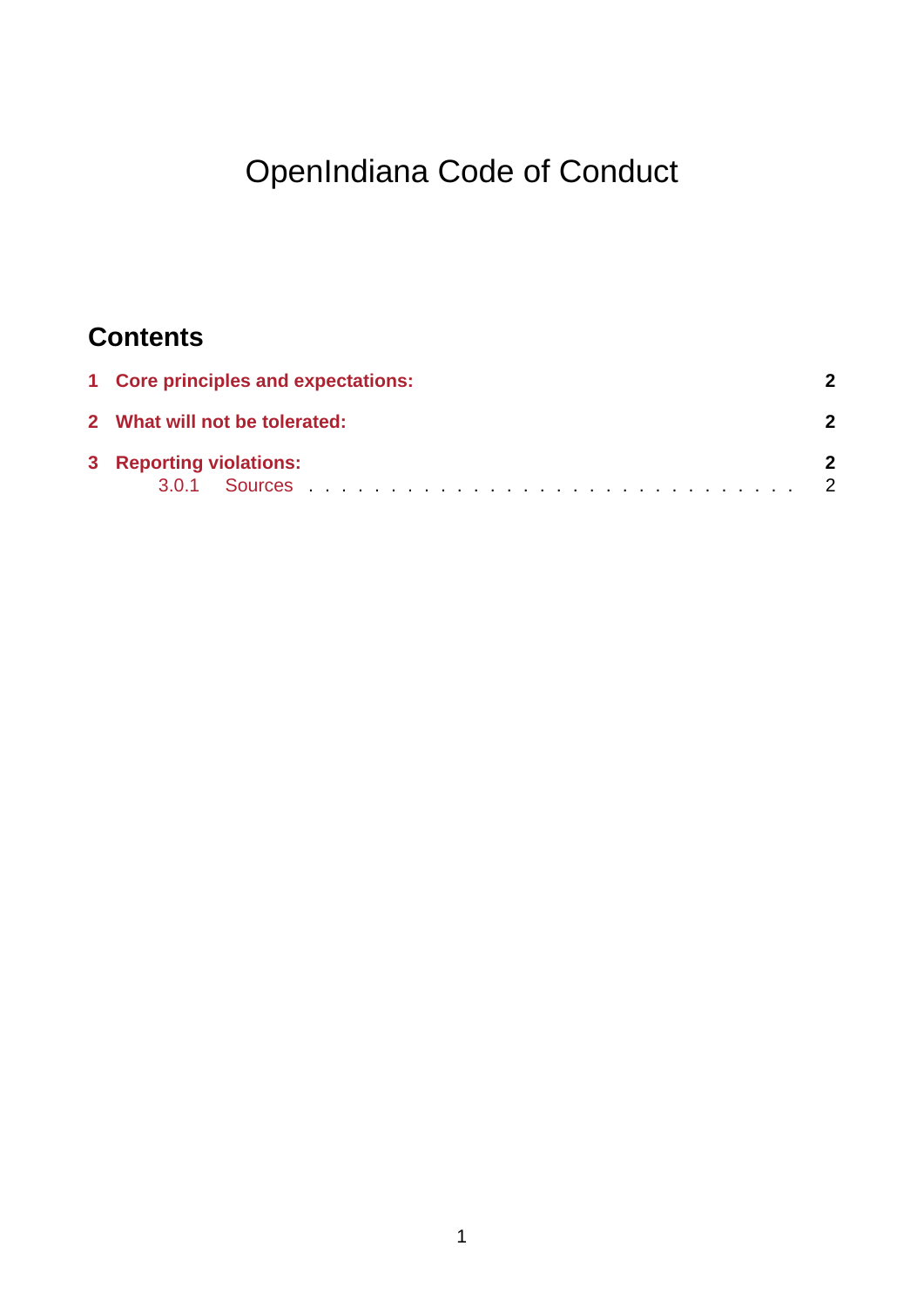This document provides community guidelines for a safe, respectful, productive, and collaborative place for any person who is willing to contribute to the OpenIndiana community. It applies to all "collaborative space", which is defined as community communications channels (such as mailing lists, IRC, submitted patches, commit comments, etc.).

#### **1 Core principles and expectations:**

- <span id="page-1-0"></span>• We are respectful and appreciative towards peoples work, time, and effort.
- We are tolerant of the right to have opposing views.
- We recognize our public actions determine the public perception of the project.
- Participants must ensure their language and actions are free from personal attacks and disparaging personal remarks.
- When interpreting the words and actions of others, participants should always assume good intentions.
- Always seek to maintain a welcoming environment for new contributors.
	- **–** Welcome new people to the project and guide them in their contributions.
	- **–** Give them the time you were given when you first joined the community.
	- **–** And if you weren't given enough time please set a new example for others to live by.
- Be open and transparent so others can participate on an equal footing and contribute to the project in their own way.
	- **–** Everyone has something to contribute.

#### **2 What will not be tolerated:**

- <span id="page-1-1"></span>• Discrimination based on gender, race, nationality, sexuality, religion, age or physical disability.
- Open hostility, and or abusive language.
- Repeated complaining (rehashing) of closed (decided) issues.
- Participants who disrupt the collaborative space, or participate in a pattern of behavior which could be considered harassment.
- Filibustering (replying with negative or opposing viewpoints to every post in a mailing list thread).

### **3 Reporting violations:**

- Violations of the CoC should be reported to the distribution maintainers via conduct@o penindiana.org.
	- **–** Neither reporters nor reported persons will, or should be, made public.
- Upon receipt of a problem report, the distribution maintainers will investiga[te the issue](mailto:conduct@openindiana.org) [and determine](mailto:conduct@openindiana.org) whether it warrants further action.
	- **–** Any further action will be proportional to the severity of the problem.

#### **3.0.1 Sources**

• Adopted from the Project-FiFo Code of Conduct.